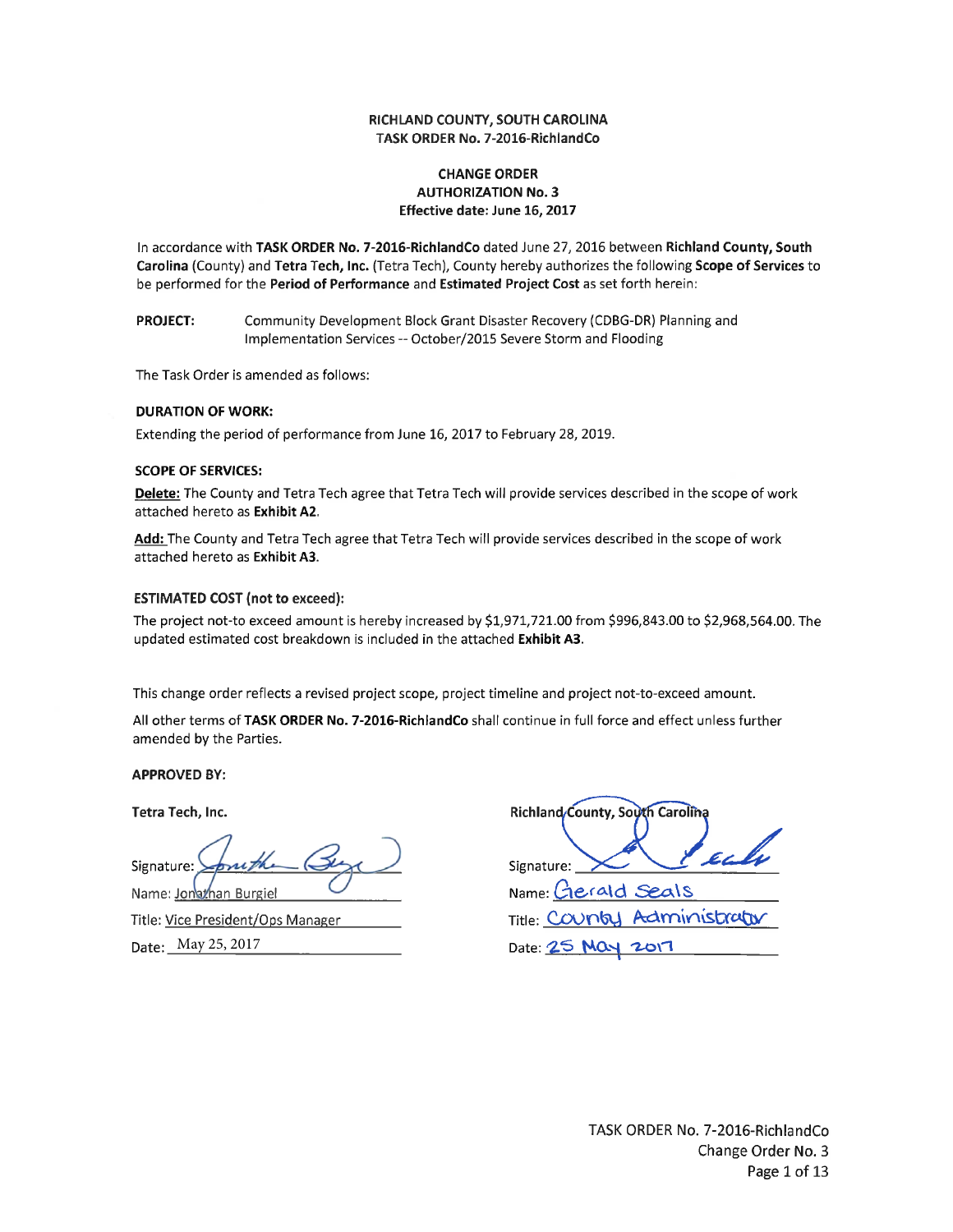# **Richland County, South Carolina CDBG‐DR Planning and Implementation Services THIRD Change Order Request**

**March 31, 2017**

## **BACKGROUND AND PURPOSE**

The flooding event that impacted the State of South Carolina from Oct 1 thru 5, 2015 was unprecedented in nature, destroying significant infrastructure throughout the State. Richland County was one of the most impacted areas, with many residents' homes flooded and hundreds of roads made impassable. As a result of the storm, many homeowners, many with low to moderate income, experienced significant losses not fully covered by insurance or FEMA Individual Assistance.

As a result of the disaster, Richland County was provided a direct allocation of \$23.5 million in U.S. Department of Housing and Urban Development (HUD) CDBG‐DR funds to assist the County with the unmet needs of its citizens from the storm. The County has developed and had HUD approve an Action Plan and must implement the plan to manage these funds meticulously and comply with all HUD regulations.

Richland County (the "County") approved **Task Order No. 7‐2016‐RichlandCo** for Tetra Tech, Inc. (Tetra Tech) to provide experienced staff to help develop the processes for administering the CDBG‐DR funds and implement the resulting housing programs. This task order was subsequently modified **(Task Order No. 7‐2016‐RichlandCo Change Order #2)** to authorize Tetra Tech to provide a full complement of staff to plan and implement the County's CDBG‐DR program thru June 15, 2017 without changing the original task order budget (attached hereto as Attachment B).

The County has requested Tetra Tech to submit a third change order to the scope and budget (**Task Order No. 7‐ 2016‐RichlandCo – Change Order #3)** to authorize Tetra Tech to provide CDBG‐DR staffing thru February 28, 2019 during which time it is anticipated the majority of the CDBG‐DR funds will have been expended. This third change order covers work beginning June 27, 2016 and continuing through February 28, 2019 (the "Period of Performance"). It is anticipated that any remaining work beyond February 28, 2019 would be transitioned to County staff for project wrap‐up and closeout.

# **SCOPE OF WORK**

The County has requested that the following technical staff/services be provided by Tetra Tech:

- Assistant CDBG‐DR Program Manager
- 3 CDBG‐DR Case Workers Outreach/Intake and Application Review Specialists (one to serve as the Lead Housing Case Manager)
- 2 Environmental Review of Record and Historical Reviewers (ERR)
- 2 Inspectors
- 2 Cost Estimators
- Electronic/IT Specialist
- Uniform Relocation Act (URA) Services

The staff shown for the positions listed will be phased in when required by the project and phased out when no longer required. Project responsibilities for each position to be performed by Tetra Tech (Attachment A) along with the level of effort in hours during this task order are provided in the exhibits below.

## **PROJECT SCHEDULE/TIMELINE**

Tetra Tech will work with the County to determine if the delivery schedule below is appropriate given the County's priorities and operational considerations. The Change Order #3 scope of work is based on a 32 month timeframe beginning June 27, 2016 and extending to February 28, 2019 (i.e., Change Order #3 extends the project scope and budget to include the period June 16, 2017 through February 28, 2019). The project work schedule will be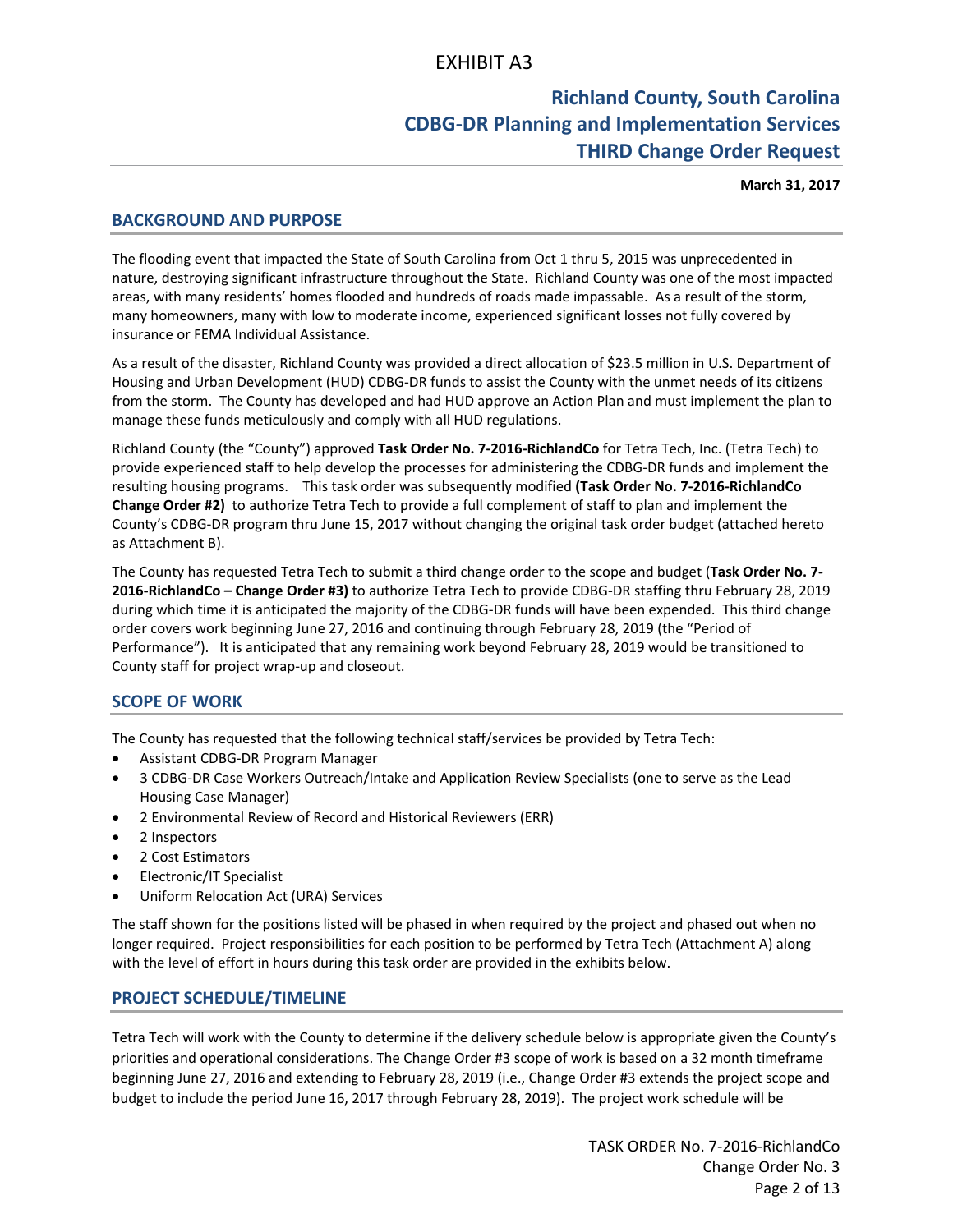reviewed during the last 90 days of this 32 month work schedule to determine if a work extension is required for one or more of the positions budgeted for in this task order.

## **PROJECT COST PROPOSAL**

The proposed Change Order #3 budget of \$2,968,564 (which includes the previously approved **Task Order No. 7‐ 2016‐RichlandCo** budget of \$996,843 for the period June 27, 2016 through June 15, 2017 plus the additional budget of \$1,971,721 under Change Order #3 for the period June 16, 2017 through February 28, 2019) is based on Tetra Tech's current understanding of the project requirements and best estimate of the level of effort required for each position to perform the basic services over the 32 month Period of Performance and may be subject to change upon agreement between Richland County and Tetra Tech**.**

The fee for the services will be based on a combination of Tetra Tech staff time and materials. The time and materials costs will be charged based on the actual hours of services furnished multiplied by Tetra Tech's hourly rate along with direct project related expenses reimbursed to Tetra Tech in accordance with the Professional Services Agreement procured under the Richland County RFP No. RC‐651‐P‐2016. Exhibit 1 shows the estimated cost breakdown for the time and materials costs and is inclusive of the \$996,843 budget previously approved by Richland County Council plus the additional budget under Change Order #3 which extends the period of performance through February 28, 2019.

## **Exhibit 1: Cost Breakdown by Staff Position For Period of Performance of June 27, 2016 through February 28, 2019** *(Includes labor, materials, and travel expenses)*

| Position                                                                                                        | # of<br><b>Staff</b> | <b>Hours</b> | <b>Estimated</b><br>Cost |
|-----------------------------------------------------------------------------------------------------------------|----------------------|--------------|--------------------------|
| Assistant CDBG-DR Program Manager <sup>1</sup>                                                                  | $\mathbf{1}$         | 4,951        | \$757,089                |
| <b>CDBG-DR Housing Manager/ Case Workers Outreach/Intake and Application</b><br>Review Specialists <sup>2</sup> | 3                    | 10,514       | \$845,542                |
| <b>Environmental Review of Record and Historical Reviewer (ERR) Specialist<sup>3</sup></b>                      | $\mathbf{1}$         | 2,131        | \$213,143                |
| Inspectors <sup>4</sup>                                                                                         | 2                    | 5,966        | \$447,428                |
| Cost Estimators <sup>5</sup>                                                                                    | $\overline{2}$       | 2,395        | \$263,371                |
| Uniform Relocation Act Relocation Support Specialist <sup>6</sup>                                               |                      | 900          | \$90,000                 |
| <b>Principal in Charge</b>                                                                                      |                      | 256          | \$57,600                 |
| <b>Program Assessor</b>                                                                                         |                      | 131          | \$13,086                 |
| <b>Administrative Specialist I</b>                                                                              |                      | 654          | \$28,789                 |
| Electronic Records/IT Specialist <sup>7</sup>                                                                   |                      | 250          | \$37,500                 |
| <b>Other Project Related Expenses</b>                                                                           |                      |              | \$215,017                |
| <b>Estimated Total:</b>                                                                                         |                      | 28,148       | \$2,968,565              |

<sup>1</sup> Assumes 40-45hrs/week over the project timeline. Hours/week may be higher during initial project implementation and reduced at end of project timeline. Assumes Assistant CDBG-DR Program Manager will start work on June 27, 2016.<br>
<sup>2</sup> Assumes one housing program manager and 2 case workers working beginning work January 2017.<br>
<sup>3</sup> Assumes

<sup>5</sup> Assumes 2 cost estimators beginning work January 23, 2017.

<sup>6</sup> Assumes URA specialist for 900 hours.

<sup>7</sup> Electronic Records/IT Specialist is responsible for setting up and maintaining the SharePoint records management system.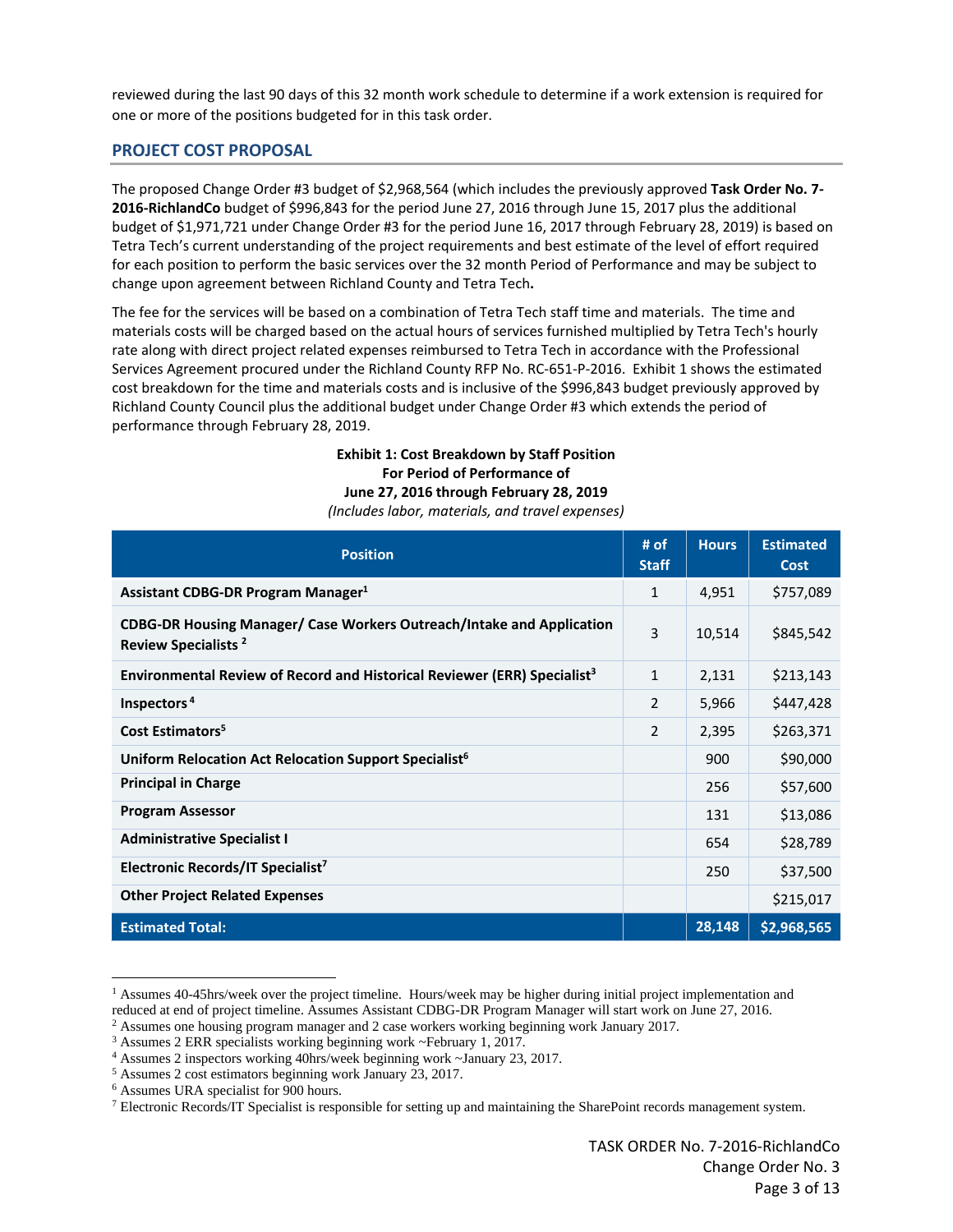This estimate is valid for 60 days from the date of the proposal. To the extent the proposed scope and budget do not meet the County's needs; Tetra Tech would be willing to negotiate a revised scope and budget.

## **PROJECT ASSUMPTIONS AND CONSTRAINTS**

This project is based on the following key assumptions and constraints. Deviations that arise during the proposed project will be managed through a standard change control process.

- **Budget and Staffing Level Assumptions.** The proposed staffing levels and hours for each position are based on our best estimates assuming a mix of programs utilizing the \$23.5 million in CDBG‐DR monies allocated by HUD to Richland County. For the purposes of this scope and budget it is assumed that Tetra Tech will assist with the implementation of approximately \$14 million of housing rehabilitation projects, \$3 million in infrastructure projects, and \$2 million in economic development projects. To the extent the mix of programs funded deviates from the estimates provided above, the anticipated level of effort outlined herein is subject to change.
- **Additional Case Worker Resources:** Tetra Tech assumes that the County will be hiring 2-3 case workers during project startup and have these staff available over the course of project implementation.
- **Project Sponsor.** County will assign a primary point of contact to serve as project sponsor to address administrative and functional issues.
- **Access to Materials.** Documentation pertinent to the execution of this project should be made available to Tetra Tech for review in electronic format within five business days of the request from Tetra Tech.
- **Payment for Incomplete Projects:** Tetra Tech will be compensated for work completed on a property even if the property owner decides to withdrawal their application or the property is deemed ineligible to include, but not limited to, time spent on such properties for URA assistance, case management by Tetra Tech staff, inspections and cost estimation.
- **URA Assistance:** At this point, the buyouts that may need URA assistance is unknown. We have included an estimated 900 hours for URA assistance based on an average of 10 hours per property for 90 properties. Once we have a better understanding of the relocation assistance needs of the program, we will evaluate the funding for this task.
- **Inspection Cost Estimate:** Within the first 120 days, Tetra Tech will conduct a review of the number of properties that will be served under this grant. Currently, we are estimating 171 properties at a cost of rehab of \$70,000 per property. If additional properties require repair cost estimates, Tetra Tech reserves the right to request an adjustment to the budget for costs associated with developing cost estimates for such additional properties.
- **Access to Key Personnel.** Availability of County key personnel is critical to obtaining the information required for the overall success of this project. Information presented by key personnel will be accepted as factual and no confirmation will be made.
- Work Location/Meeting Space. Tetra Tech will perform work on-site at Richland County offices or participate via conference call during the performance period. The work location of each individual assigned to the project by Tetra Tech will be mutually agreed to by the County and Tetra Tech. It is envisioned that case management staff, cost estimators and inspectors will be located on site in Richland County. It is anticipated that the Assistant CDBG‐DR Program Manager will work on site for up to 6 months. It is assumed that after 6 months, the Assistant CDBG‐DR Program Manager may work alternating weeks onsite and remotely.
- **Period of Performance.** To the extent the period of performance is required to be extended due to reasons beyond the Tetra Tech Team's control; such unforeseen circumstances may result in an increase in the project timeline and budget.
- **Payment Plan.** The County will be invoiced monthly for labor expended and expenses incurred in the prior calendar month. Invoice payment terms are net 30 days.
- **Scope Limited to Management of Housing Programs**. This scope does not include the timeline for Public Works/Infrastructure or economic development projects. If such projects are added to this scope, the scope and budget will be adjusted accordingly through the mutual agreement of the County and Tetra Tech.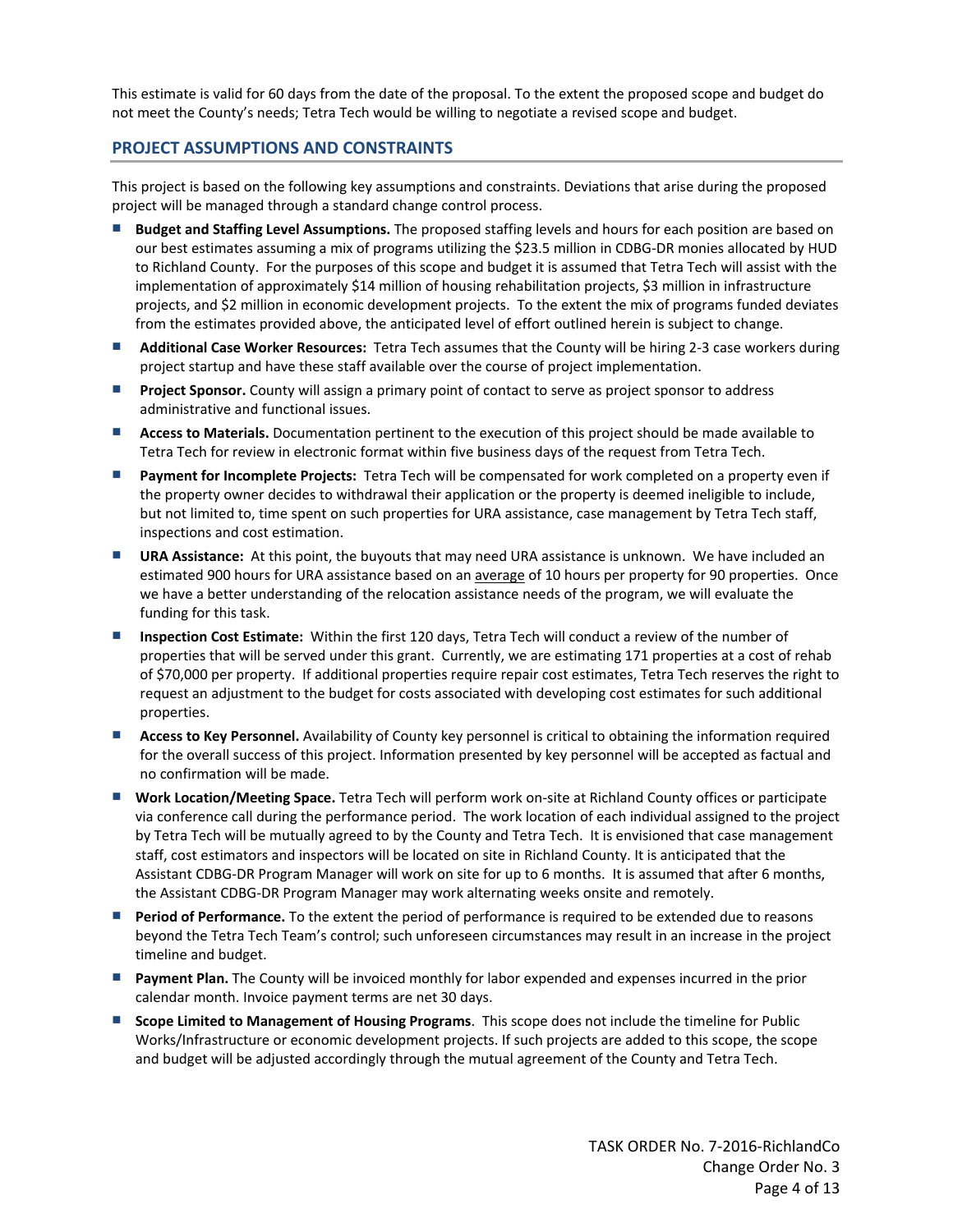# **Attachment A Position: CDBG‐DR Assistant Program Manager Position Description**

This Tetra Tech position will report directly to the County's Community Development Director and will assist the County with management of the day to day activities and the staff of the County's CDBG‐DR Programs for housing buyouts match and rehabilitation and elevation.

Description of role and responsibilities – More specifically, the position will provide technical guidance, strategic direction and management assistance to the County's Community Development Director for the development and implementation of the County's \$23.5 million CDBG-DR program by providing the following specific services:

- Manage the development of the implementation plan/evidence of financial control<sup>8</sup> to be submitted 30 days after the public notice is published by US HUD and the Action Plan which is due 90 days after the public notice if published in the Federal Register by US HUD
- Manage the development of the policy and program guidelines for the CDBG‐DR programs which are in compliance with US HUD guidelines and the County's Action Plan;
- Work with the County's Information Technology Department to develop the electronic application and the intake and case management systems and processes;
- Develop all forms for tracking each step of the process for the implementation program;
- Manage the development of the data and information management procedures;
- Manage the develop the administrative procedures;
- Manage the development of internal compliance reports and monitoring process for quality control;
- Manage the process to design and ensure accurate project work records are maintained and accessible to meet Grantee/Sub‐Grantee needs and auditory requirements;
- Manage the required Environmental Reviews of Record and Historic Preservation reviews for projects; Develop processes and implementation plans that meet HUD requirements for Davis Bacon, The Uniform Relocation Act requirements;
- Manage the process for damage assessments and development of project cost estimates and the scopes of work for the projects;
- Manage the solicitation process of the contractors for the work associated with the CDBG-DR programs and projects;
- Manage the construction process to ensure that work is being completed which would include the inspectors;
- Coordinate between the County's Community Development Director and the County's Legal Department to develop the project agreements between the County and the contractors;
- Develop and deliver, along with the County Community Director training of internal County staff on the implementation of the CDBG‐DR program.
- Develop and deliver training programs on the County's CDBG-DR program for the construction contractors;
- Communication with senior leadership staff from clients including elected officials;
- Attend client's internal staff meetings at the request of the Community Development Director
- Attend meetings and conference calls with US HUD with the Community Development Director;
- Travel throughout the County and visit sites of proposed projects and projects;

 Assist with the preparation of materials for and attend public meetings, meetings with key stakeholder groups and residents, and meetings with property owners and businesses along with the Community Development Director and other representatives of the County;

<sup>&</sup>lt;sup>8</sup> This is a new HUD requirement and the official definition of this document will be included in the Public Notice published in the Federal Register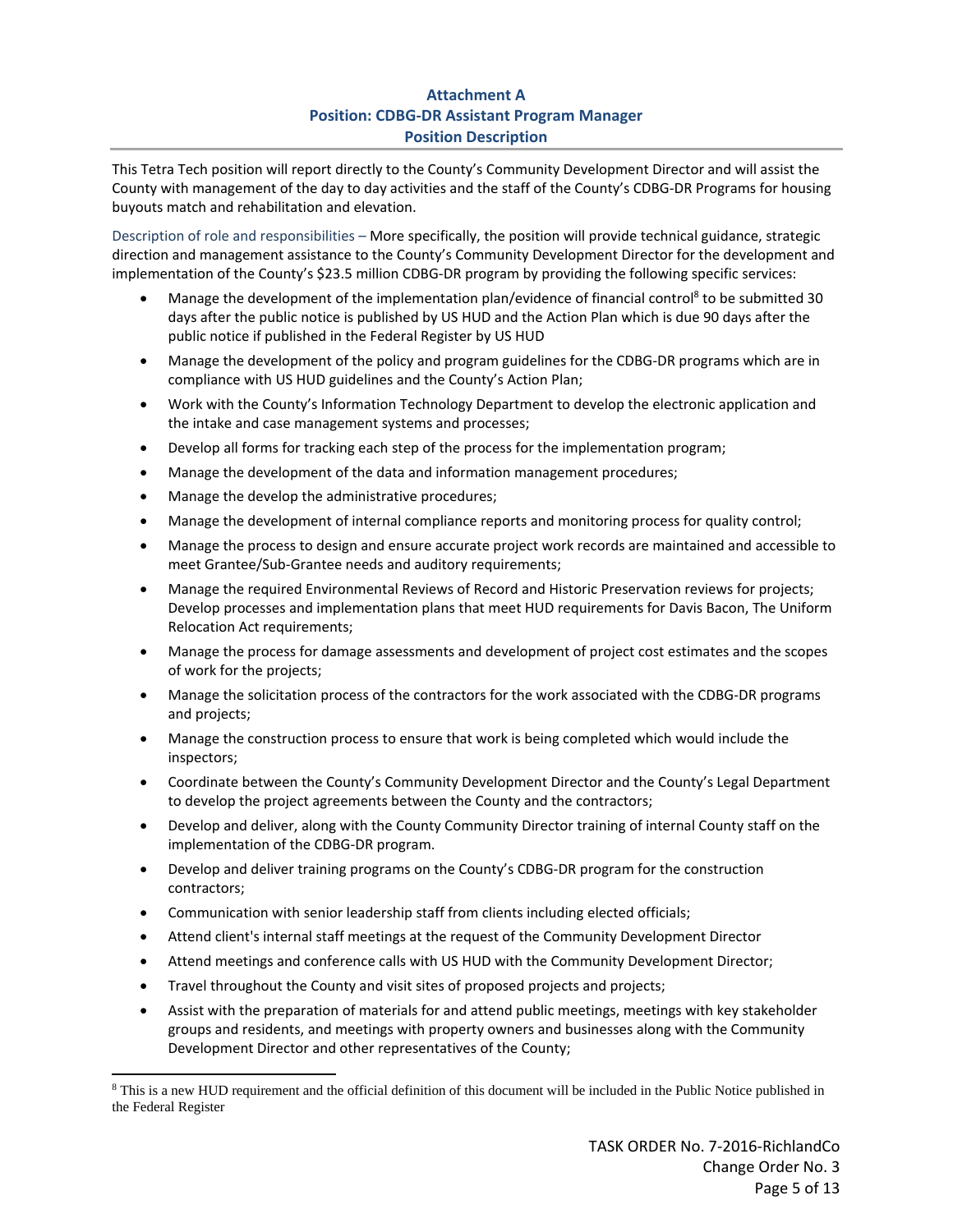- Attend the County's Blue Ribbon Advisory Committee along with the Community Development Director and representatives from the County;
- Attend the County's Work Group meetings along with the Community Development Director and representatives from the County;
- Attend other meetings as assigned with the Community Development Director and representatives from the County;
- Interface with County Departments along with the Community Development Director;
- Work with the County staff and other Tetra Tech staff to identify opportunities to utilize and leverage the CDBG‐DR funding with other Federal and State awarded funding for disaster recovery including HMGP, Flood Mitigation Assistance, FEMA 404 and 406 funding;
- Attend meetings with the State of South Carolina along with the Community Development Director and/or appropriate representatives from the County; and
- Interface with the general public.

The position will report to the County Administrative Building and Community Development Director full‐time (minimum of 40 hours per week) for the first 120 days (6 months) of the implementation program for a total of 1,040 hours. After the first 120 days are complete, the County and Tetra Tech will mutually agree to the number of hours assigned to this position for the next 120 days. At a minimum, the position will report for a minimum of 30 hours per week for the next 120 days during the first year of the program's implementation, for a total of 1,820 hours.

Assumption: It is assumed that the County's Community Development Director or the County's responsible representative will be responsible for making all binding and legal decisions related to the CDBG‐DR program. This includes signing and approving decisions of award, contracts, invoices and requisitions for payment of CDBG‐DR funding. It also includes the hiring, termination and discipline of county employees and contractors other than the Tetra Tech staff assigned to this project. This position will not provide legal services to the County.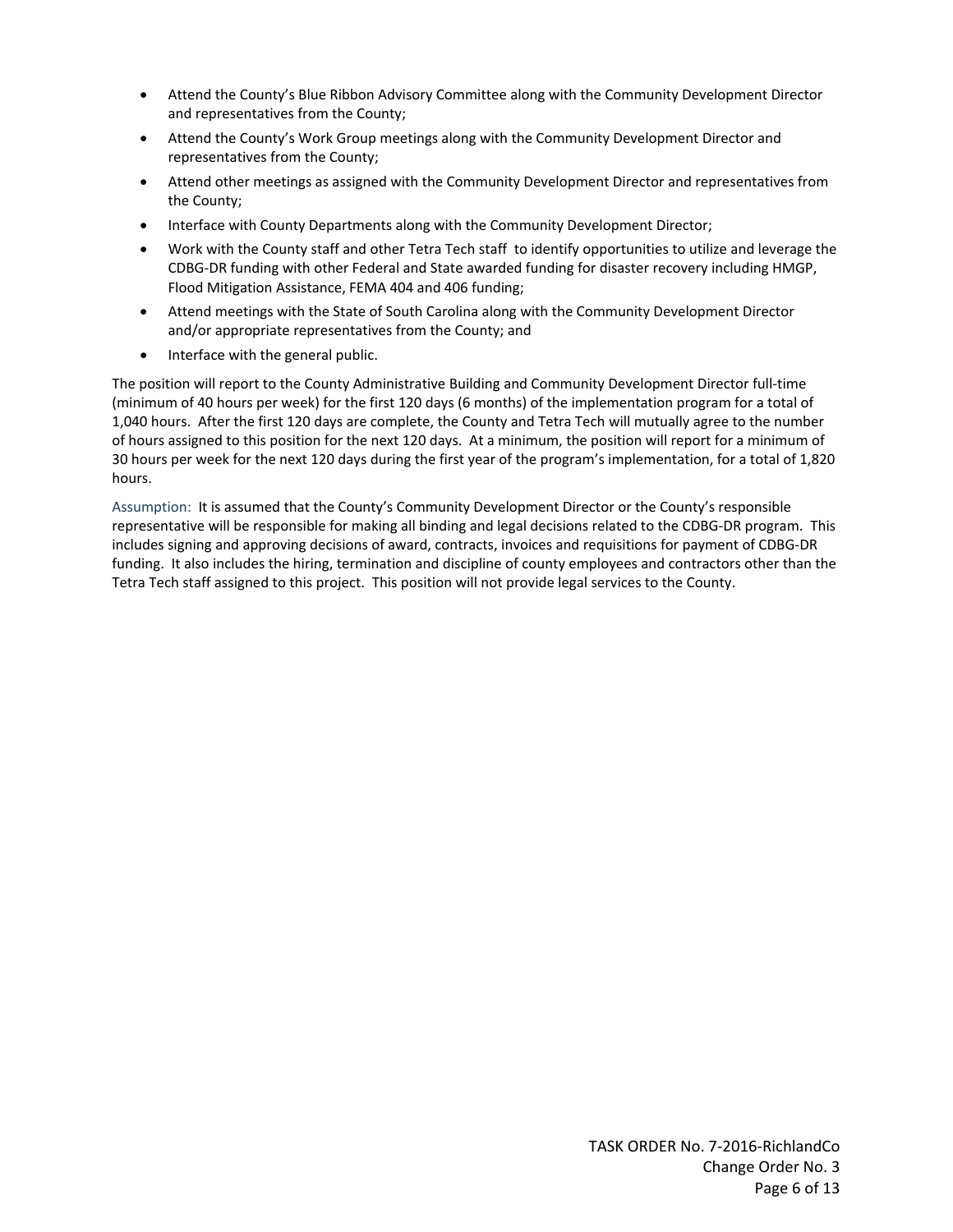## **Position: CDBG‐DR Case Managers Outreach/Intake and Application Review Specialist Position Description**

These three (3) Tetra Tech management positions will report directly to Tetra Tech's Assistant CDBG‐DR Program Manager and the County's Community Development Director. These positions will provide case management services related to the County's CDBG-DR Implementation programs for housing program, infrastructure program and economic development program. One of the three positions will be an experienced CDBG‐DR housing program manager that will provide oversight and management to the other Tetra Tech and County CDBG‐DR case managers.

Description of role and responsibilities – More specifically, these three positons will provide technical guidance, strategic direction and management services during the implementation of the County's CDBG‐DR program. The number of projects under each program will be determined by the unmet needs and the number of applications submitted to the County. The roles and responsibilities are as follows:

- Manage the implementation of the individual programs developed in the Action Plan;
- Provide expert technical assistance to the County and the applicants on CDBG-DR requirements and regulations;
- Meet with the residents, citizens, business owners and property owners interested in CDBG-DR assistance;
- Meet with prospective applicants to describe the program, review applicable required materials and provide technical assistance on the application;
- Review submitted applications for compliance with the program guidelines and policies;
- Review and evaluate applications for compliance with all of the County's CDBG‐DR policies, procedures and guidelines for the programs and provide recommendations for decisions;
- Coordinate with the internal staff to conduct site inspections of proposed projects and the development of the damage assessment, cost estimate and definition of the scope of work for the application;
- Conduct eligibility calculations;
- Coordinate with the internal staff to conduct required inspections of projects for compliance with CDBG-DR program requirements;
- Coordinate with the County's staff to conduct required inspections of projects for compliance with the applicable County's codes, rules and regulations;
- Meet with applicants to advise them regarding the award and the time schedule for the completion of the project;
- Manage the data and information for the assigned applications and cases per the required policies and procedures to ensure accurate project work records are maintained and accessible to meet Grantee/Sub-Grantee needs and auditory requirements;
- Coordinate with the internal staff to assign the required Environmental Reviews of Record and Historic Preservation reviews for projects;
- Coordinate with the internal staff to assign and review the damage assessments, project cost estimates and the scopes of work for the projects;
- Coordinate with the internal CDBG-DR Inspectors/Cost estimators to assign inspectors to inspect the construction work that is being completed, (including the County's Building Department and Floodplain Manager for relevant inspections);
- If required; coordinate with the internal staff to conduct required title searches and appraisals;
- Manage the interface with the selected contractor for the work to monitor the completion of the work; compliance with the County's policies and procedures;
- Evaluate issues and work with the Assistant CDBG‐DR Program Manager to developed proposed solutions;
- Prepare a written recommendation on the received applications;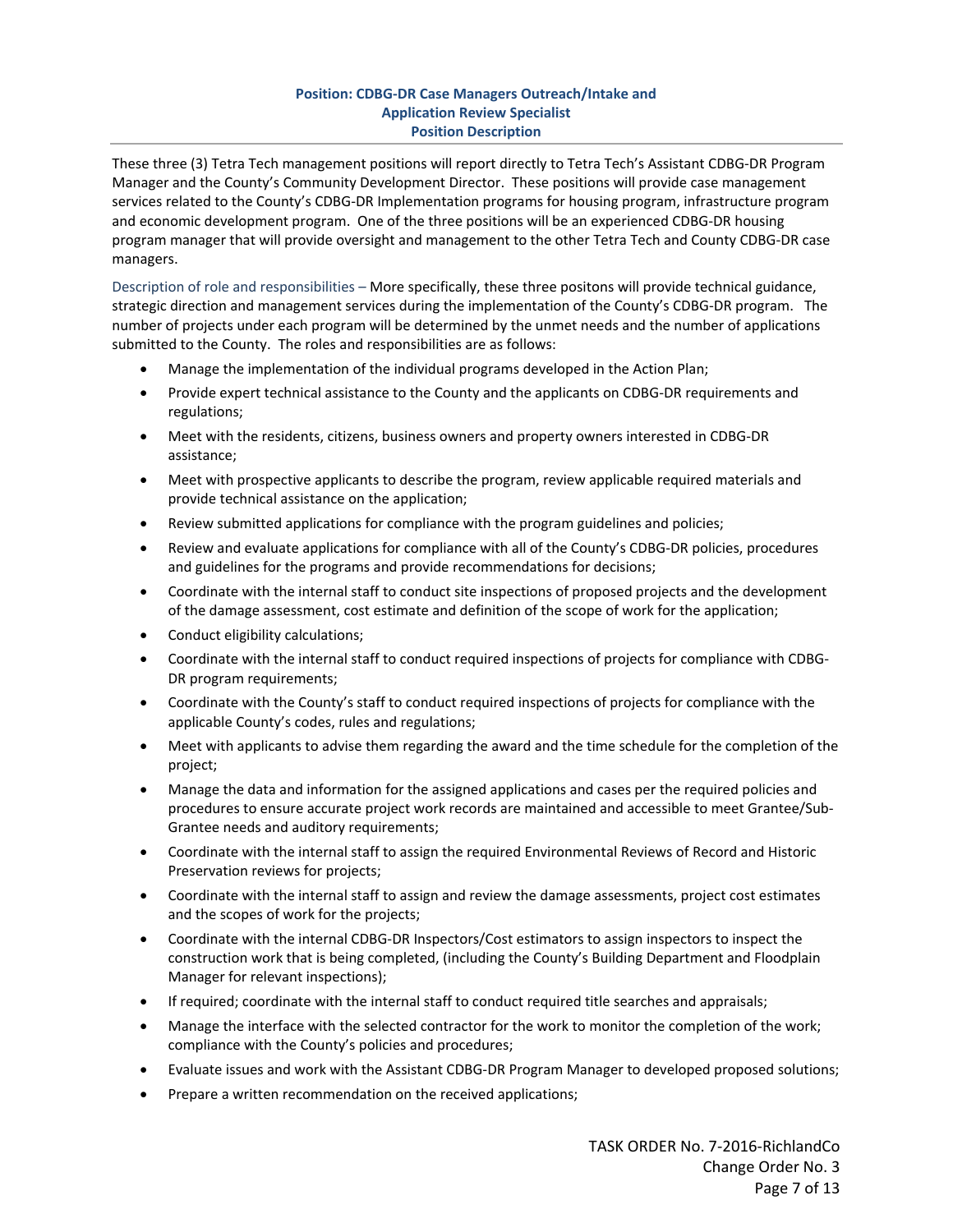- Review and provide recommendation for invoices submitted to the County;
- Attend required training programs on the County's CDBG‐DR program offered by the County;
- Communication with senior leadership staff from clients including elected officials;
- Attend client's internal staff meetings at the request of the Community Development Director and the Tetra Tech's Assistant CDBG‐DR Program Manager;
- Travel throughout the County and visit sites of proposed projects;
- Assist with the preparation of materials for public meetings, meetings with key stakeholder groups and residents, and meetings with property owners and businesses;
- Assist with the preparation of the internal compliance reports and monitoring process for quality control;
- Attend other meetings as assigned with the Community Development Director and representatives from the County;
- Interface with County Departments along with the Community Development Director;
- Work with the County staff and other Tetra Tech staff to identify opportunities to utilize and leverage the CDBG‐DR funding with other Federal and State awarded funding for disaster recovery including HMGP, Flood Mitigation Assistance, FEMA 404 and 406 funding; and
- Prepare applicable written correspondence to applicants for the County's Community Development Director's approval and signature.

Each of the three positions will report to the County Administrative Building daily. They will be managed by the Tetra Tech's Assistant CDBG‐DR Program Manager and the Community Development Director for an average of 40 hours per week, for each position, beginning November 15, 2015. The total number of hours for the first year of the task order would be approximately 6,396 hours. After the first year, hours will be assigned at a mutually agreeable rate.

Assumption: It is assumed that the County's Community Development Director or the County's responsible representative will be responsible for making all binding and legal decisions related to the CDBG‐DR program. This includes signing and approving decisions of award, contracts, invoices and requisitions for payment of CDBG‐DR funding. It also includes the hiring, termination and discipline of county employees and contractors other than the Tetra Tech staff assigned to this project. This position will not provide legal services to the County.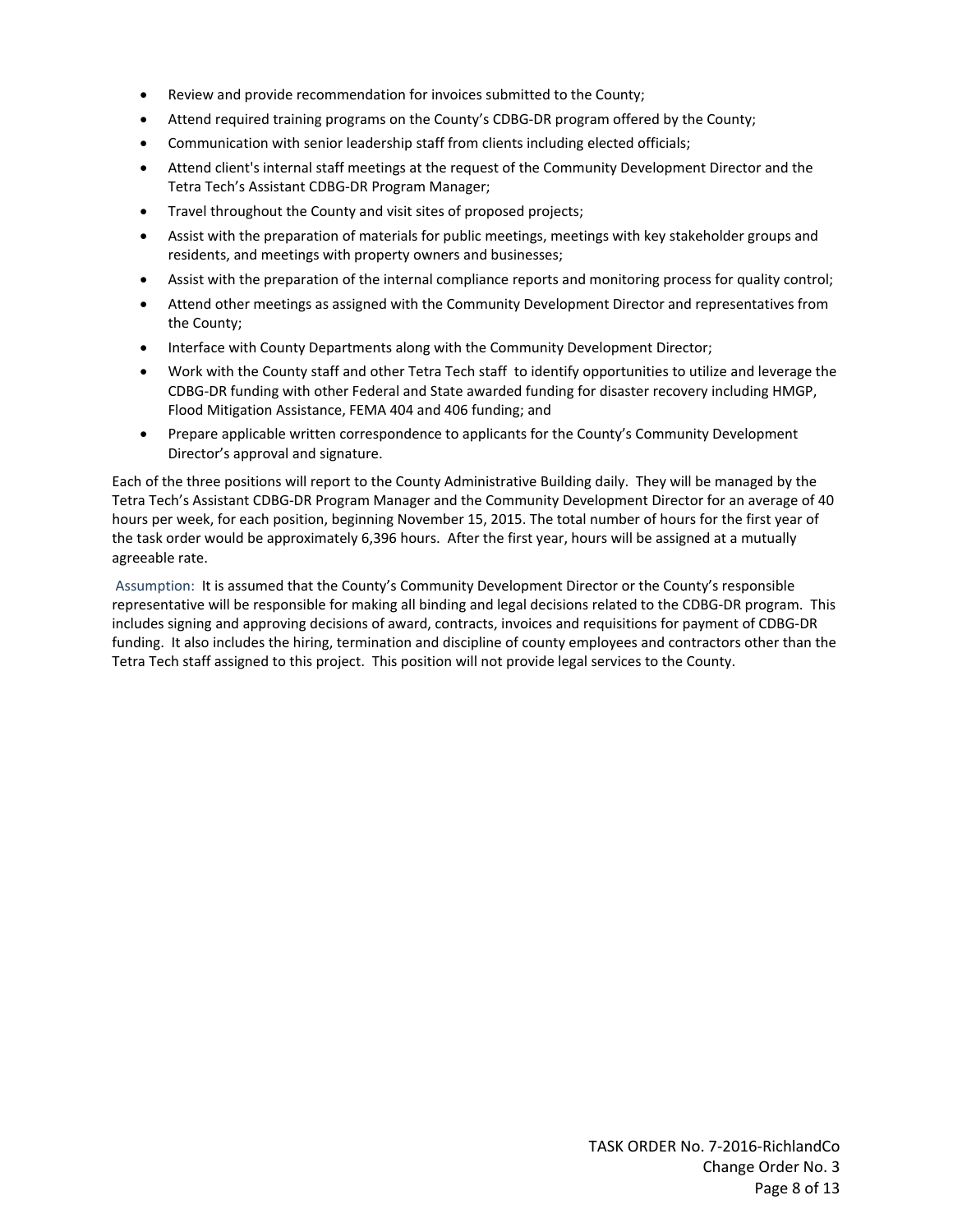## **Position: CDBG‐DR Environmental Review Record and Historical Review Specialist Position Description**

This Tetra Tech position will report directly to Tetra Tech's Assistant CDBG‐DR Program Manager and the County's Community Development Director and will conduct the required Environmental Review Record and Historical Review for projects.

Description of role and responsibilities – More specifically, the roles and responsibilities for this position will include:

- Conduct the Broad Environmental Review and draft the Request for Release of Funds (RROF);
- Review the submitted application to understand the project, review the described damage and determine the property address and all relevant information needed to complete the Environmental Review Record and Historical Reviews;
- Conduct the Environmental Review Record and Historical Review and provide a written report;
- Provide technical guidance for steps to resolve issues, if possible;
- Travel to the project site and conduct necessary inspections if required;
- Prepare report of the findings for the Environmental Review Record and Historical Review;
- Perform any required additional work if required for example Environmental Assessment;
- For projects that include additional funding (for example: HMGP), assist with the required coordination for the required reviews;
- Attend required training programs on the County's CDBG‐DR program offered by the County;
- Communication with senior leadership staff from clients including elected officials;
- Assist with the preparation of the internal compliance reports and forms for quality control;
- Attend other meetings as assigned with Tetra Tech's Assistant CDBG-DR Program Manager, the County Community Development Director and other representatives from the County; and
- Interface with County Departments along with the Community Development Director and Tetra Tech's Assistant CDBG‐DR Program Manager.

This position will work a combination of remotely and onsite (when onsite, located at the County Administrative Building) and report to Tetra Tech's Assistant CDBG‐DR Program Manager and the Community Development Director for an average of 30 hours per week beginning October 1, 2016 to begin the Broad Environmental Review (Tier I). Once the Broad Review is submitted and the RROF is signed, this position will be filled by Environmental Review Specialists to conduct the Site Specific environmental reviews that result in the submission of the Statutory Checklist for each property. This has been priced as a unit rate, billable upon the delivery of each Statutory Checklist.

Understanding that some applicants may drop out of the program voluntarily at any stage, the County agrees to pay for all services rendered up to the point that an applicant withdraws or is discharged from the program. This includes services for environmental review that may be terminated mid-stage and are terminated upon notification of applicant withdrawal or disqualification. In the event that an environmental review is being performed when an applicant withdraws or is disqualified, the ERR will be completed and delivered to the County (despite applicant withdrawal or disqualification) and Tetra Tech will bill for the completed service.

Assumptions: It is assumed that the County's Community Development Director or the County's responsible representative will be responsible for making all binding and legal decisions related to the CDBG‐DR program. This includes signing and approving decisions of award, contracts, invoices and requisitions for payment of CDBG‐DR funding. It also includes the hiring, termination and discipline of county employees and contractors other than the Tetra Tech staff assigned to this project. This position will not provide legal services to the County.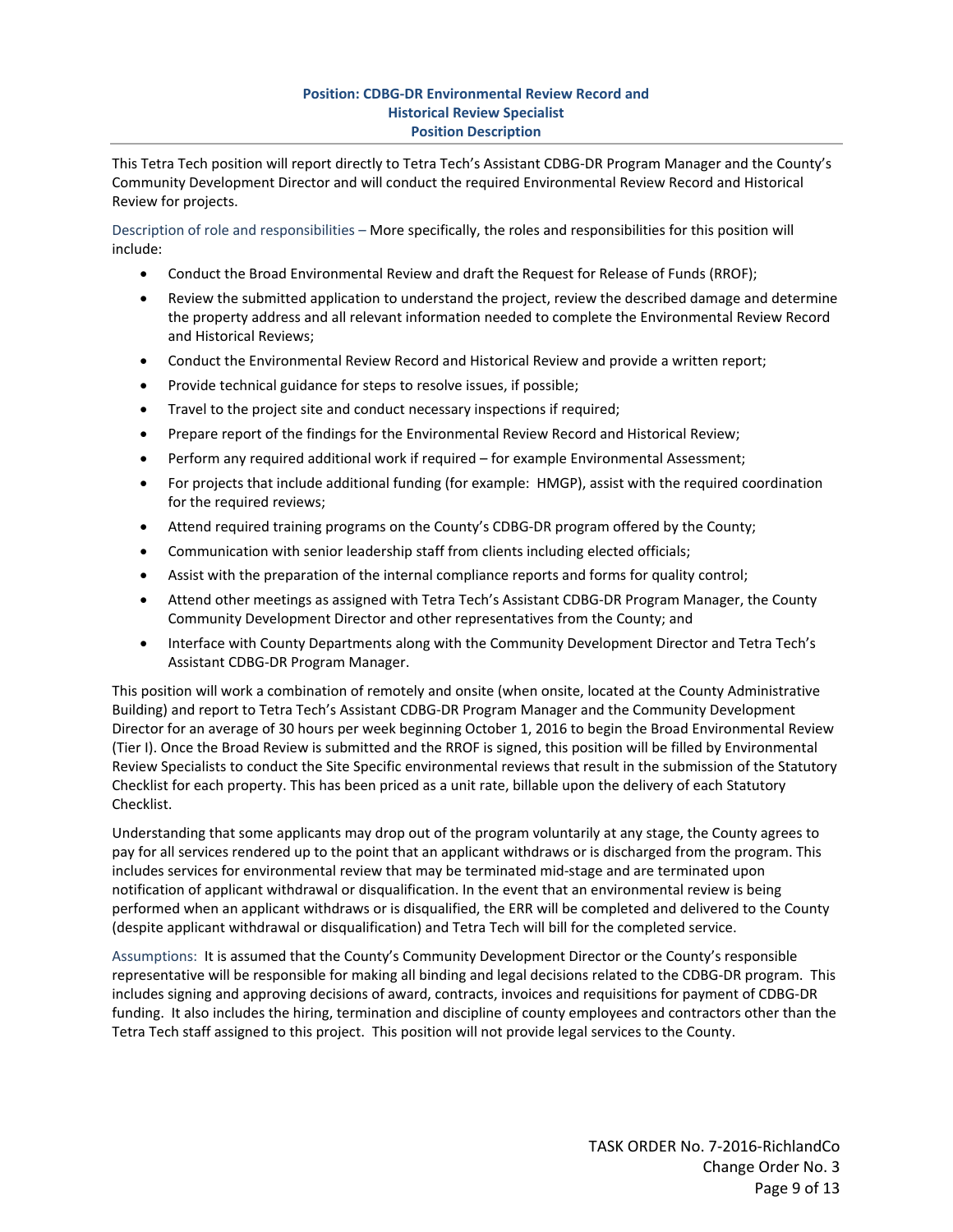## **Position: CDBG‐DR Inspectors/Cost Estimators Position Description**

This Tetra Tech position will report directly to Tetra Tech's Assistant CDBG‐DR Program Manager and the County's Community Development Director. The number of positions will be based upon the production schedule. This position will assist the County with the assessment of damage, cost estimating, defining the project and inspecting projects for the implementation phase of the County's Community Development Block Grant ‐ Disaster Recovery (CDBG‐DR) Implementation program.

Description of role and responsibilities – More specifically, the roles and responsibilities for this position will include:

- Review submitted application to understand the damage;
- Site inspections to assess the damage and determine, by their professional judgement, if the damage was or was not a result of the qualifying storm;
- Site inspections to define the qualifying project and estimate the cost of the qualifying damage and construction work to be included in the project;
- Coordinate the County's Building Department to determine the required inspections based on the approved work and determine the required CDBG‐DR inspections related to the specific work included in the application;
- Define a timeline for the inspections for each project;
- Conduct the required CDBG-DR program inspections and complete required forms;
- Attend training provide by the county to the contractors;
- Attend required training programs on the County's CDBG‐DR program offered by the County;
- Communication with senior leadership staff from clients;
- Attend client's internal staff meetings at the request of the Community Development Director and the Tetra Tech's Assistant CDBG‐DR Program Manager;
- Assist with the preparation of the internal compliance reports and forms for quality control;
- Attend other meetings as assigned with Tetra Tech's Assistant CDBG‐DR Program Manager, the County Community Development Director and other representatives from the County; and
- Interface with County Departments along with the Community Development Director and Tetra Tech's Assistant CDBG‐DR Program Manager.

Each of these positions will report to the County Administrative Building and to Tetra Tech's Assistant CDBG‐DR Program Manager and the Community Development Director for an average of 40 hours per week for each position beginning January 1, 2017, through October 30, 2018.

Inspection and Cost Estimating services are billable against Activity Delivery Costs as these services will be activity specific. Understanding that some applicants may drop out of the program voluntarily at any stage, the County agrees to pay for all services rendered up to the point that an applicant withdraws or is discharged from the program. This includes services for damage verification inspection, cost estimation and pre‐construction inspections that may be terminated mid‐stage and are terminated upon notification of applicant withdrawal or disqualification. In the event that an inspection has been performed when an applicant withdraws or is disqualified, the inspection report will be completed and delivered to the County (despite applicant withdrawal or disqualification) and Tetra Tech will bill for the completed service.

Assumptions: It is assumed that the County's Community Development Director or the County's responsible representative will be responsible for making all binding and legal decisions related to the CDBG‐DR program. This includes signing and approving decisions of award, contracts, invoices and requisitions for payment of CDBG‐DR funding. It also includes the hiring, termination and discipline of county employees and contractors other than the Tetra Tech staff assigned to this project. This position will not provide legal services to the County.

The inspections required by the County's Building Department will be performed by the County.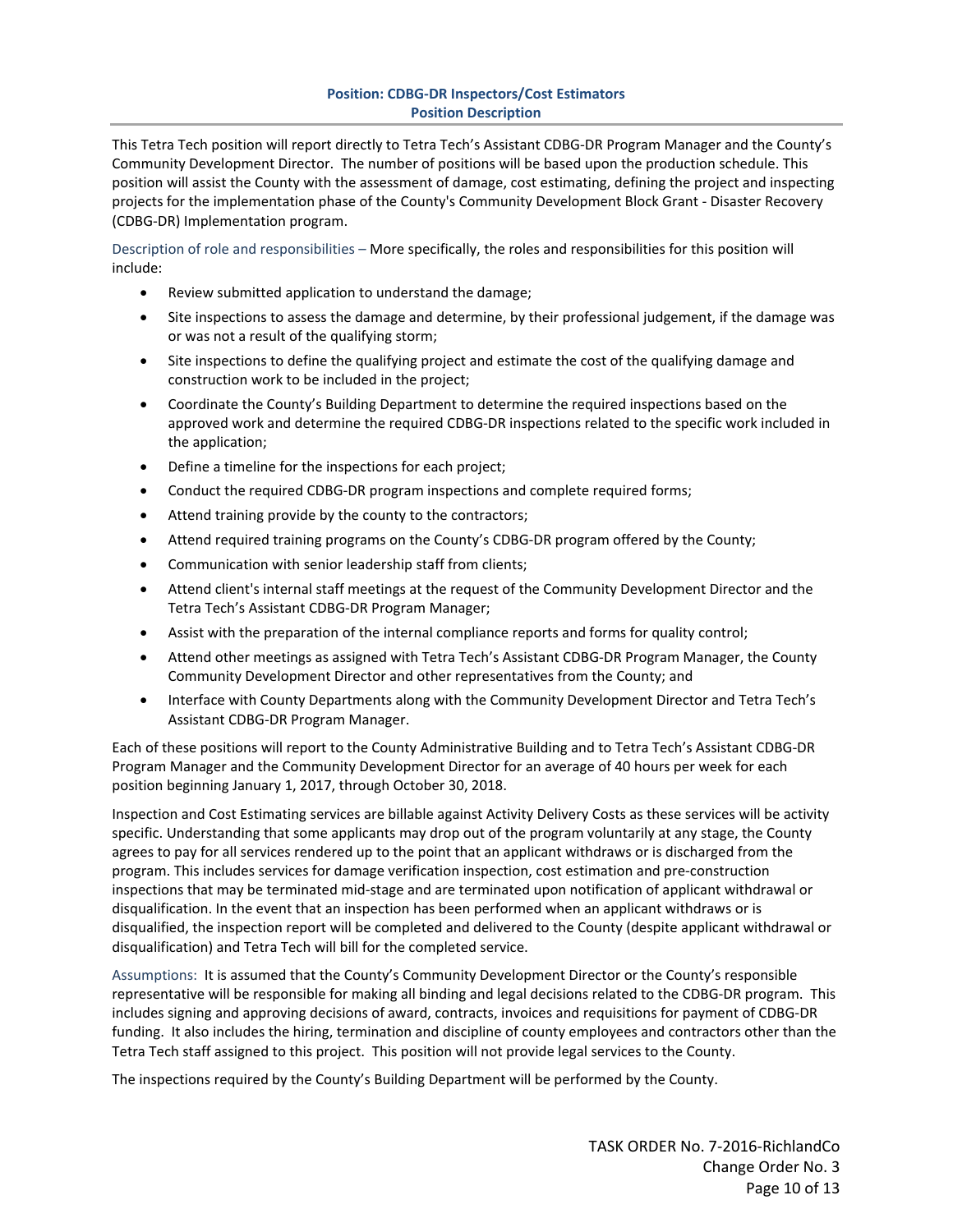## **Position: CDBG‐DR Uniform Relocation Act – Relocation Support Specialist Program Description**

This Tetra Tech position will report directly to Tetra Tech's Assistant CDBG‐DR Program Manager and the County's Community Development Director. This position will assist the County with complying with all rules and regulations required by the Uniform Relocation Act as they relate to CDBG‐DR Residential Home Buyout Programs or Rehab Programs.

Description of role and responsibilities – More specifically, the position will execute the Uniform Relocation Act requirements for the County's CDBG‐DR program and provide technical assistance to Tetra Tech's Assistance CDBG‐DR Program Director, Case Managers and the County's Community Development Director for the implementation phase of the County's \$23.5 million Community Development Block Grant ‐ Disaster Recovery (CDBG‐DR) Implementation program. The roles and responsibilities are as follows:

- Provide expert technical assistance and guidance to the County and the applicants on CDBG‐DR requirements and the Uniform Relocation Act requirements;
- Advise the County of the requirements of the Act for applicable projects;
- As appropriate, meet with Case Managers and residents and citizens interested in CDBG-DR assistance for home buyout projects or rehabs and describe the requirements of the Act, review applicable materials and provide technical assistance;
- Provide guidance on the required documentation related to the Uniform Relocation Act requirements and perform quality control reviews of applicable files and paperwork to ensure compliance with the Act's requirements;
- Prepare and disseminate all required notices associated with relocation requirements;
- Perform relocation functions, including the location of comparable dwelling units, if required; calculation of relocation benefits; recommendation of payment of relocation benefits; develop and maintain compliance documentation supporting the fact that the County has complied with its URA responsibilities for each qualified applicant;
- Assist with reviewing issues and proposing potential solutions;
- Attend required training programs on the County's CDBG‐DR program offered by the County;
- Communication with senior leadership staff from clients;
- Assist with the preparation of the internal compliance reports and monitoring process for quality control;
- Attend other meetings as assigned with the Community Development Director and representatives from the County; and
- Interface with County Departments along with the Community Development Director.

The position will work remotely, in the field or on site at the County Administrative Building. They will report to Tetra Tech's Assistant CDBG‐DR Program Manager and the Community Development Director for an average of 18 hours per parcel.

The position will be used on an as-needed basis for applicants where URA is triggered and federally mandated relocation assistance is required. Relocation assistance will be billed on a per unit basis and is an eligible Activity Delivery Cost under the CDBG‐DR grant. It will be billed upon completion of each URA service bundle delivered on a per applicant basis. Completion is defined as either a finding of no relocation assistance needed or finding of relocation assistance need, each with all notices and documentation executed.

Understanding that some applicants may drop out of the program voluntarily at any stage, the County agrees to pay for all services rendered up to the point that an applicant withdraws or is discharged from the program. This includes services for URA assessment and assistance that may be terminated mid‐stage and are terminated upon notification of applicant withdrawal or disqualification. In the event that an applicant has received some URA services but withdraws or is terminated, the County agrees to pay for services rendered.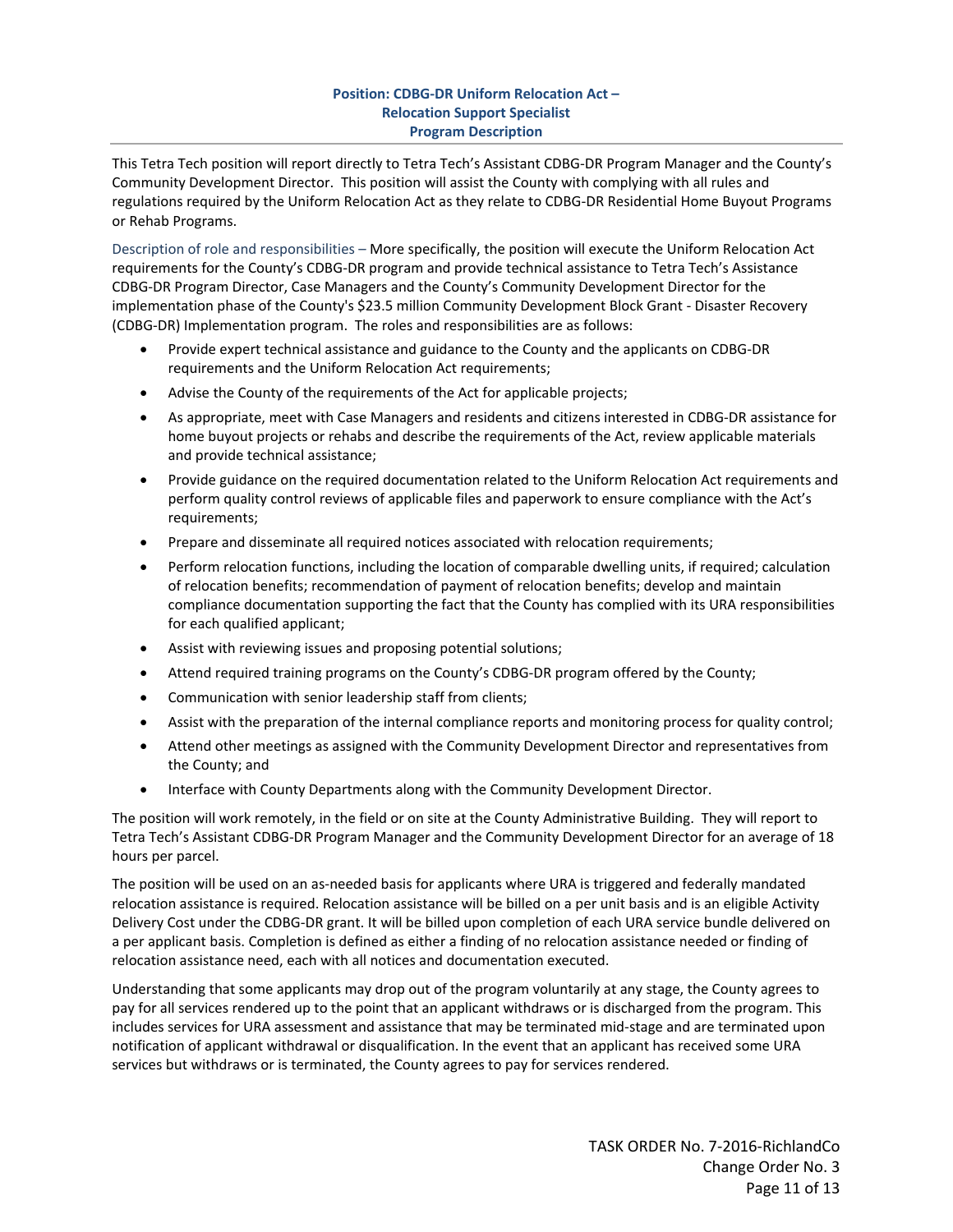Assumptions: It is assumed that the County's Community Development Director or the County's responsible representative will be responsible for making all binding and legal decisions related to the CDBG‐DR program. This includes signing and approving decisions of award, contracts, invoices and requisitions for payment of CDBG‐DR funding. It also includes the hiring, termination and discipline of county employees and contractors other than the Tetra Tech staff assigned to this project. This position will not provide legal services to the County.